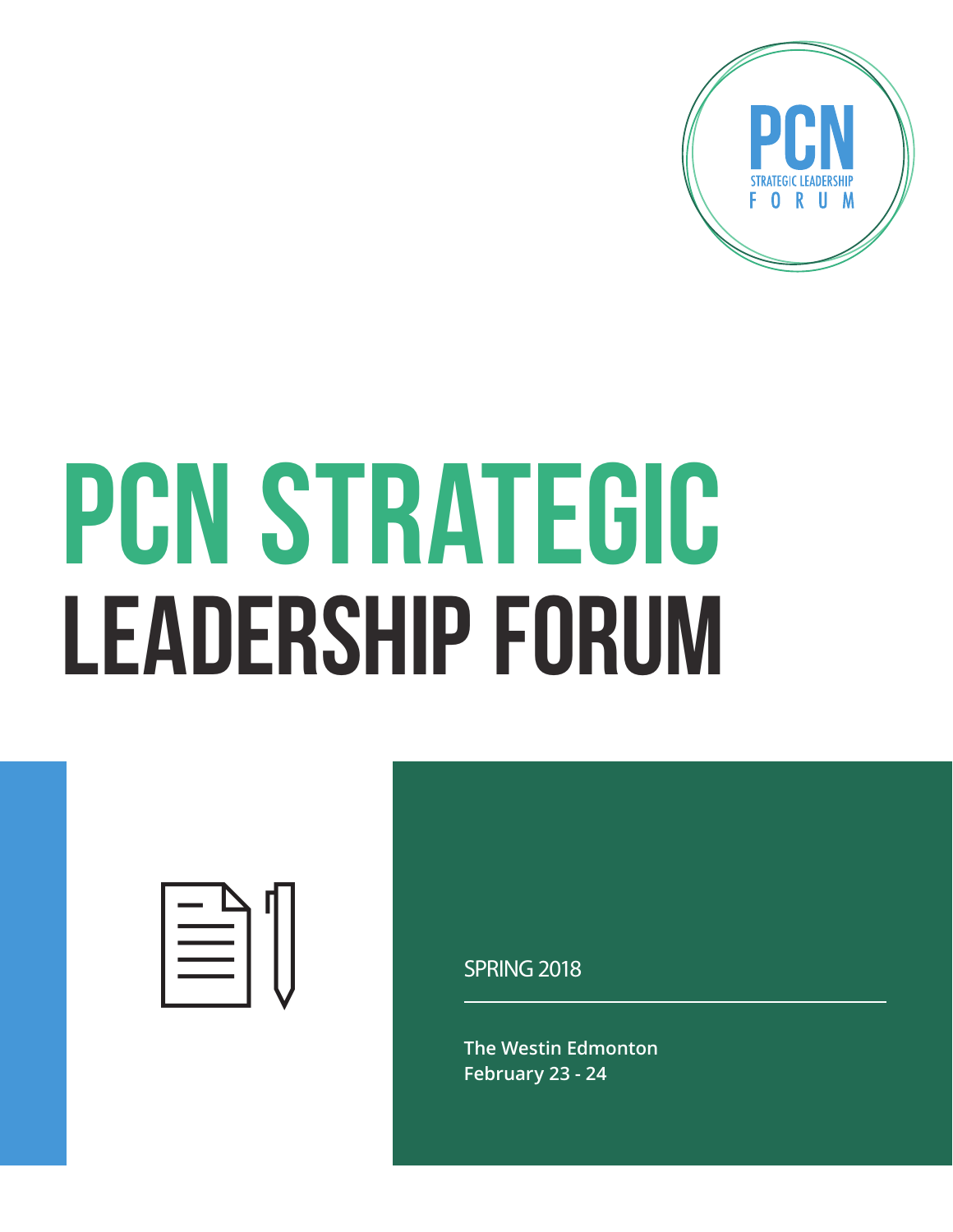### **GENERAL INFORMATION PCN STRATEGIC LEADERSHIP FORUM**

#### VISION

By sharing collective experience, the Primary Care Network (PCN) Strategic Leadership Forum is equipping primary care teams for continued development of the Patient's Medical Home for Albertans.

#### MISSION

To be the preeminent setting for PCN leaders to converge, share knowledge and discuss emerging issues concerning PCNs, their partners, PCN physicians and allied health professionals. The learning and tools gained empowers participants to implement and manage changes at the provincial, zonal and local levels.

#### EVALUATION

In lieu of paper evaluations, an online evaluation will be sent to your email upon completion of the event. Use the note pages at the back of the agenda package to note your feedback!

#### CONTINUING MEDICAL EDUCATION CREDITS

The College of Family Physicians of Canada (CFPC) has a series of self-directed learning activities called Linking Learning where family physicians can reflect on a practice question and complete an exercise (an on-line form) using the Mainpro+ portal. Use any of the sessions to inspire a practice question. It can take as little as 10 minutes to complete an exercise and earns up to 5 Mainpro+ credits per form!

Visit cfpc.ca for more information. Please note that as these are not certified credits, a certificate of attendance is not required.

Presentations will be posted on the pcnpmo.ca website next week. An email will be sent to all attendees once they are available for viewing.

| <b>PRESENTATIONS</b>         | WIFI             |
|------------------------------|------------------|
| ntations will be posted on   |                  |
| pcnpmo.ca website next       | You can conne    |
| An email will be sent to all | wireless networl |
| dees once they are availa-   |                  |
|                              | the Westin net   |

You can connect to the wireless network by joining the Westin network and using the password 'continuity'.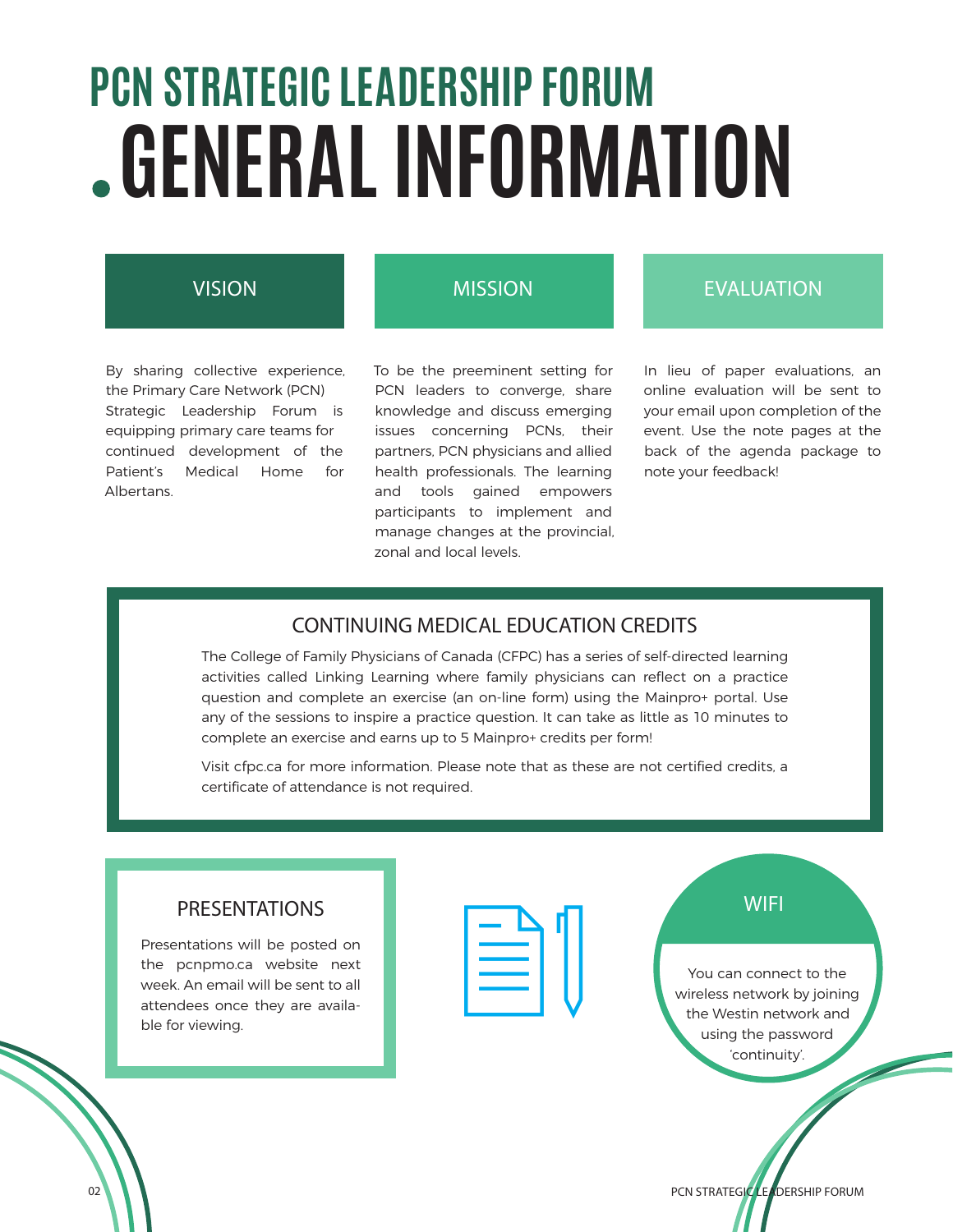## **FEB. 23, 2018 FRIDAY** - The second of  $\begin{bmatrix} 1 & 0 & 0 \\ 0 & 1 & 0 \\ 0 & 0 & 0 \end{bmatrix}$

#### 7:00 - 8:00 AM

#### BREAKFAST & REGISTRATION

#### 8:00 - 8:15 AM

OPENING REMARKS

#### 8:15 - 9:00 AM

#### MINISTER'S ADDRESS

The Honourable Sarah Hoffman, Deputy Premier and Minister of Health, Government of Alberta

#### 9:00 - 10:00 AM

#### CLARITY FROM CHAOS: MULTIPLE INITIATIVES, ONE GOAL

Dr. Brad Bahler, Medical Director, PCN Evolution

We know that panel and continuity are keys to implementing the Patient's Medical Home. But achieving continuity and the goals of the Patient's Medical Home model requires multiple change strategies. Whether it's ensuring safe hospital to home transitions, dealing with information flow, pursing changes in payment models, or changing how we organize teams around us, all these strategies are working towards the same end goal. This is a discussion on how all the pieces fit together.

> ALL SESSIONS WILL BE LOCATED IN THE MANITOBA/SASKATCHEWAN BALLROOM UNLESS OTHERWISE NOTED.

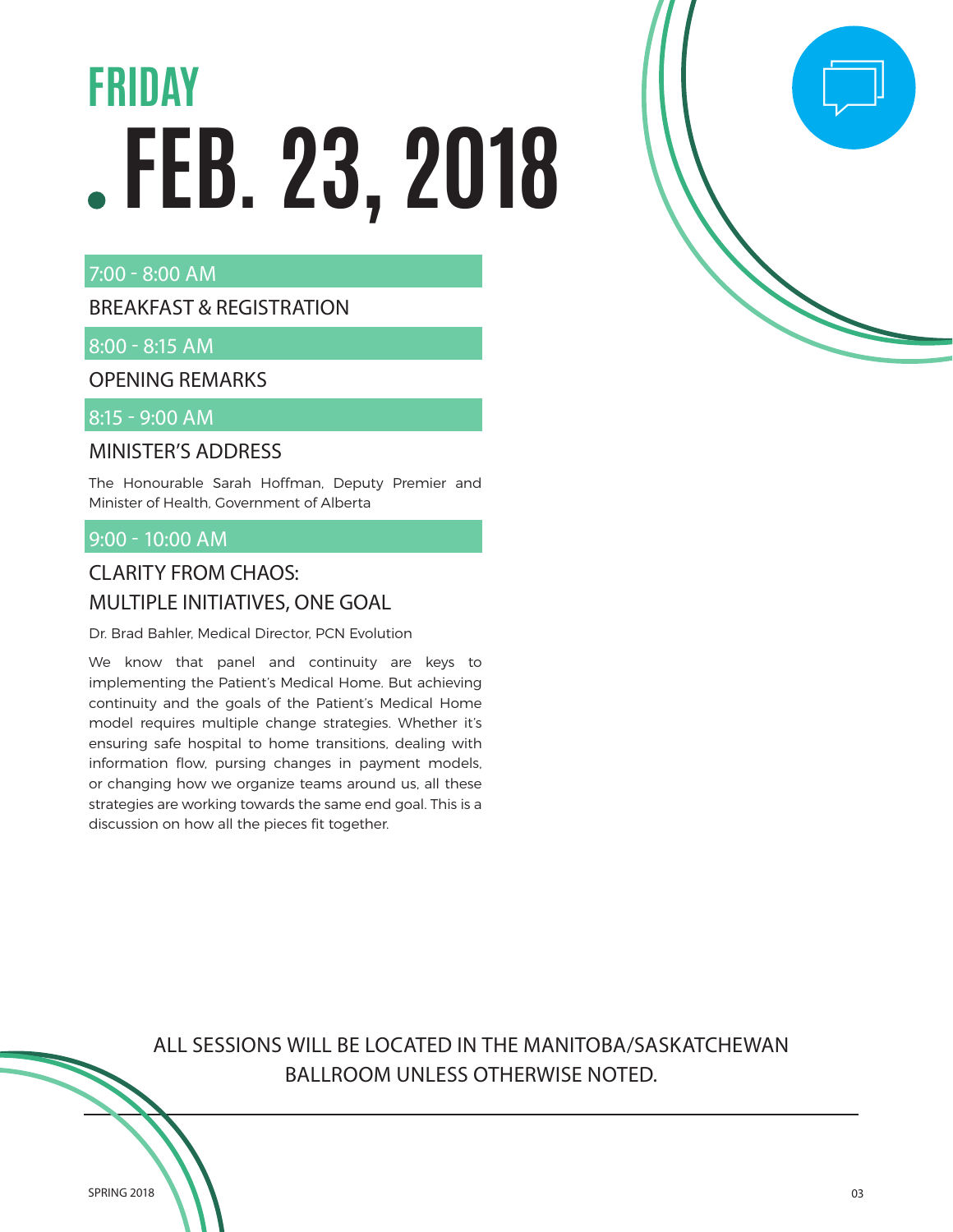### **FEB. 23, 2018 FRIDAY**

#### 10:00 - 10:15 AM

#### COFFEE BREAK

#### 10:15 - 11:15 AM

#### TRANSITIONS OF CARE: SUPPORTING YOU, YOUR PATIENTS AND YOUR PRIORITIES

Dr. Brad Bahler, Senior Medical Director, Primary Health Care Integration Network

Lorraine Bucholtz, Executive Director, Calgary Foothills PCN

Julie Schellenberg, Executive Director, Primary Health Care Integration & Innovation, Alberta Health Services

Continuity is best demonstrated when a patient who moves within various health care settings returns back to their Patient's Medical Home in a coordinated and safe way. In this session, the Primary Health Care Integration Network will showcase an example of Hospital to Home Transitions. Get ready - there is a lot to be excited about when it comes to integration and the various opportunities coming your way!

> ALL SESSIONS WILL BE LOCATED IN THE MANITOBA/SASKATCHEWAN BALLROOM UNLESS OTHERWISE NOTED.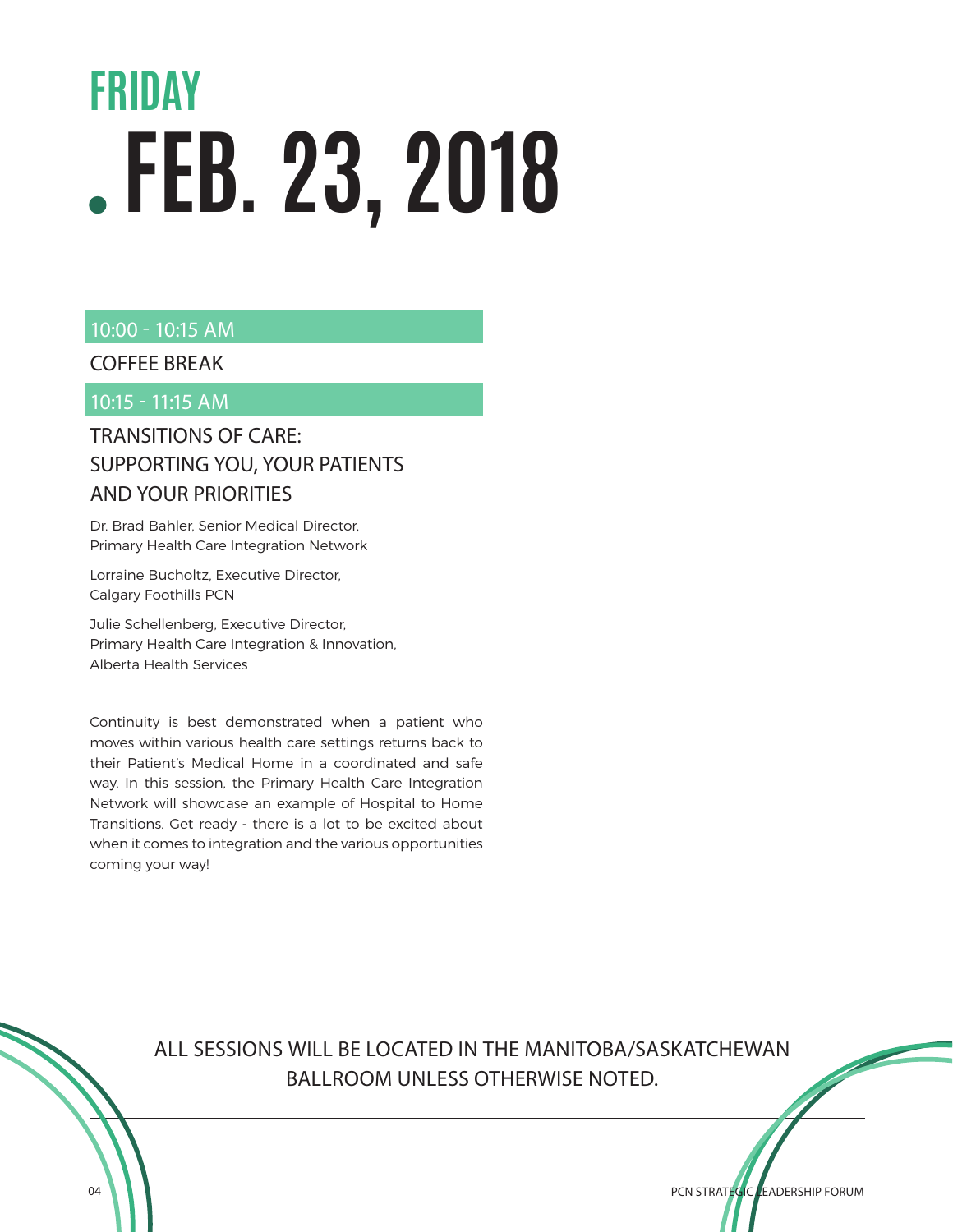# **CONCURRENTS**

#### **11:15 AM - 12:15 PM**

#### MAN/SASK ROOM

#### LEADING INTEGRATION: THE NEW FRONTIER

Dr. Justin Balko, PCN Physician Lead Executive, Edmonton Zone

Julie Schellenberg, Executive Director, Primary Health Care Integration & Innovation

Have you ever wondered what it will really take to lead integration across the system? Would you like to find other innovative leaders who can join you on your journey? Come to this interactive, practical and fun session to learn about approaches you can use to be successful in this landscape. Leave with an expanded perspective of what leading in our rapidly integrating system can be.

#### BRITISH COLUMBIA ROOM

NOTES FROM THE FIELD: EXPERIENCE WITH THE BLENDED CAPITATION MODEL

Dr. Darryl LaBuick, President, Section of General Practice

Dr. Jordan LaRue, Physician, Sylvan Family Health Centre

The Blended Capitation Model was designed to support continuity and access to care via a team-based approach for better outcomes and enhanced patient and provider satisfaction. Engage with our guests to understand more about the BCM by hearing from a member of the Sylvan Family Health Centre who is now into their nineth month of BCM participation. Join this session if you are interested in understanding how the BCM may align with your philosophy of practice, your practice goals and as an enabler for Patient's Medical Home. Attendees will have the opportunity to consider and discuss the model and to learn more about how to get involved.

#### ALBERTA ROOM RELATIONAL **CONTINUITY GUIDELINES**

FEEDBACK

Dr. Rick Neuls, Co-chair, Continuity Clinical Practice Guidelines Committee

 $\Box$ 

As evidence mounts regarding the positive effects of continuity on clinical outcomes and system utilization, development of a Clinical Practice Guideline on Relational Continuity has begun. As with all Toward Optimized Practice guidelines this is being developed and written by physicians for physicians. In this session, attendees will have the chance to discuss and synthesize the rationale and evidence for the development of a Continuity CPG and provide input on how the CPG may be best presented to allow for practical application by physicians and teams.

TWO MORE SESSIONS TO CHOOSE FROM!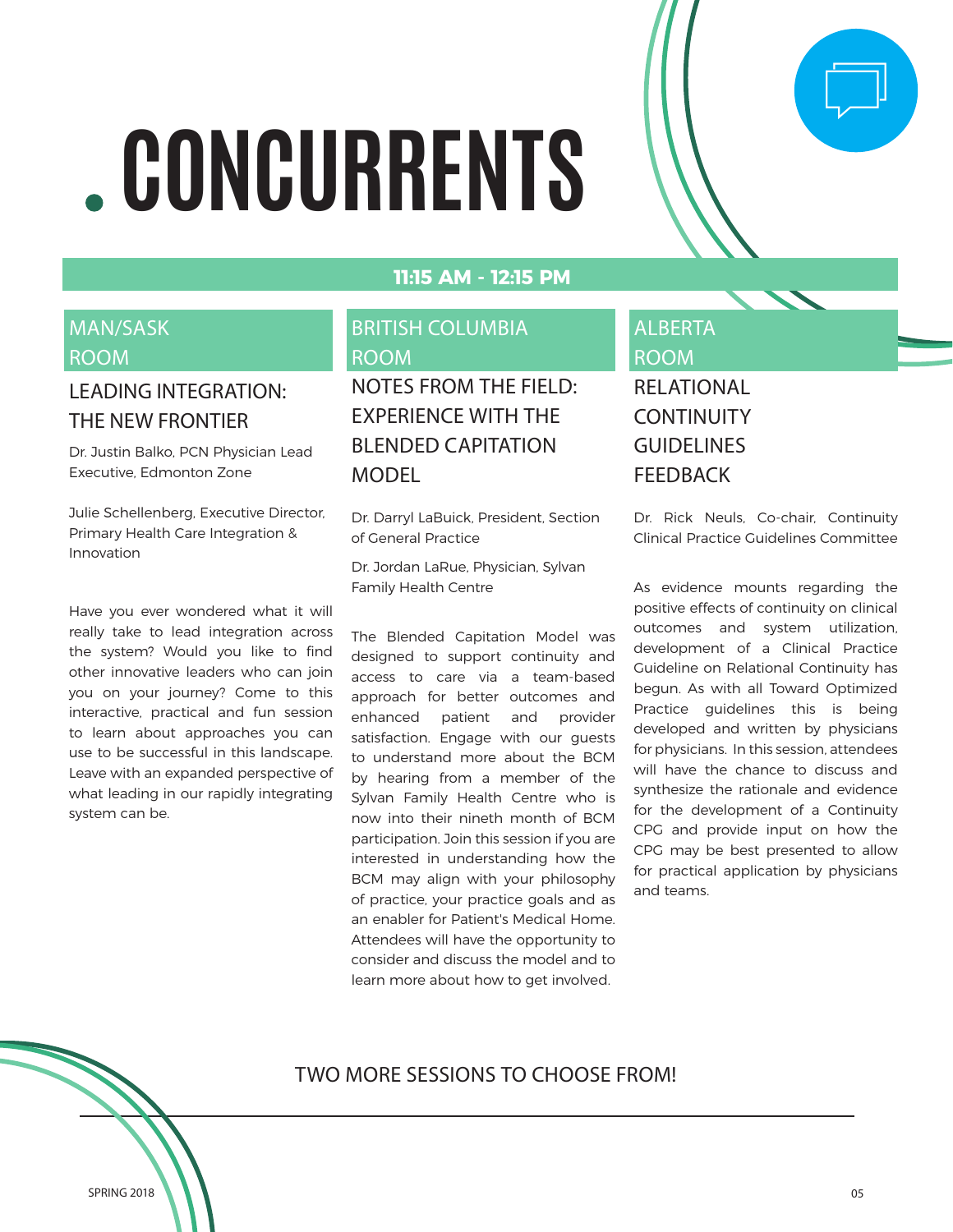### **FRIDAY CONCURRENTS**

#### **11:15 AM - 12:15 PM**

#### YUKON ROOM

#### CATCH THE CPAR WAVE: A FLUID RECORD OF EACH PATIENT'S PRIMARY PROVIDER

Barbra McCaffrey, EMR Lead, Alberta Medical Association Chris Diamant, EMR Advisor, Alberta Medical Association

CPAR will be an authoritative and trusted source of patient provider attachment. It will play a foundational role in the move toward greater continuity in our health system. Come see how, and learn what you need to know to get your PCN and practices ready.

#### LEDUC ROOM

#### PATIENTS AT THE HEART OF CONTINUITY: TWO UPDATES, ONE STOP

Jody Pow, Senior Data Manager & Lead, Health Quality Council of Alberta Roland Simon, Lead, Health System Analytics, Health Quality Council of Alberta Dr. Christine Luelo, Medical Director, South Calgary PCN Judy Birdsell, IMAGINE Citizens Collaborating for Health

Two updates, one stop. Join this session for informative updates from two organizations that hold patients at the heart of continuity. The HQCA team will share two valuable tools for quality improvement: the Primary Health Care Panel Reports and the Primary Care Patient Experience Survey.

Our guests from IMAGINE Citizens Collaborating for Health will share recommendations from the recent Primary Health Care Engagement Project and expand on what they learned from Albertans around attachment and continuity.

Join us to learn how to access detailed information about the utilization patterns, demographics and health status of your patients and their perspective on what can be improved!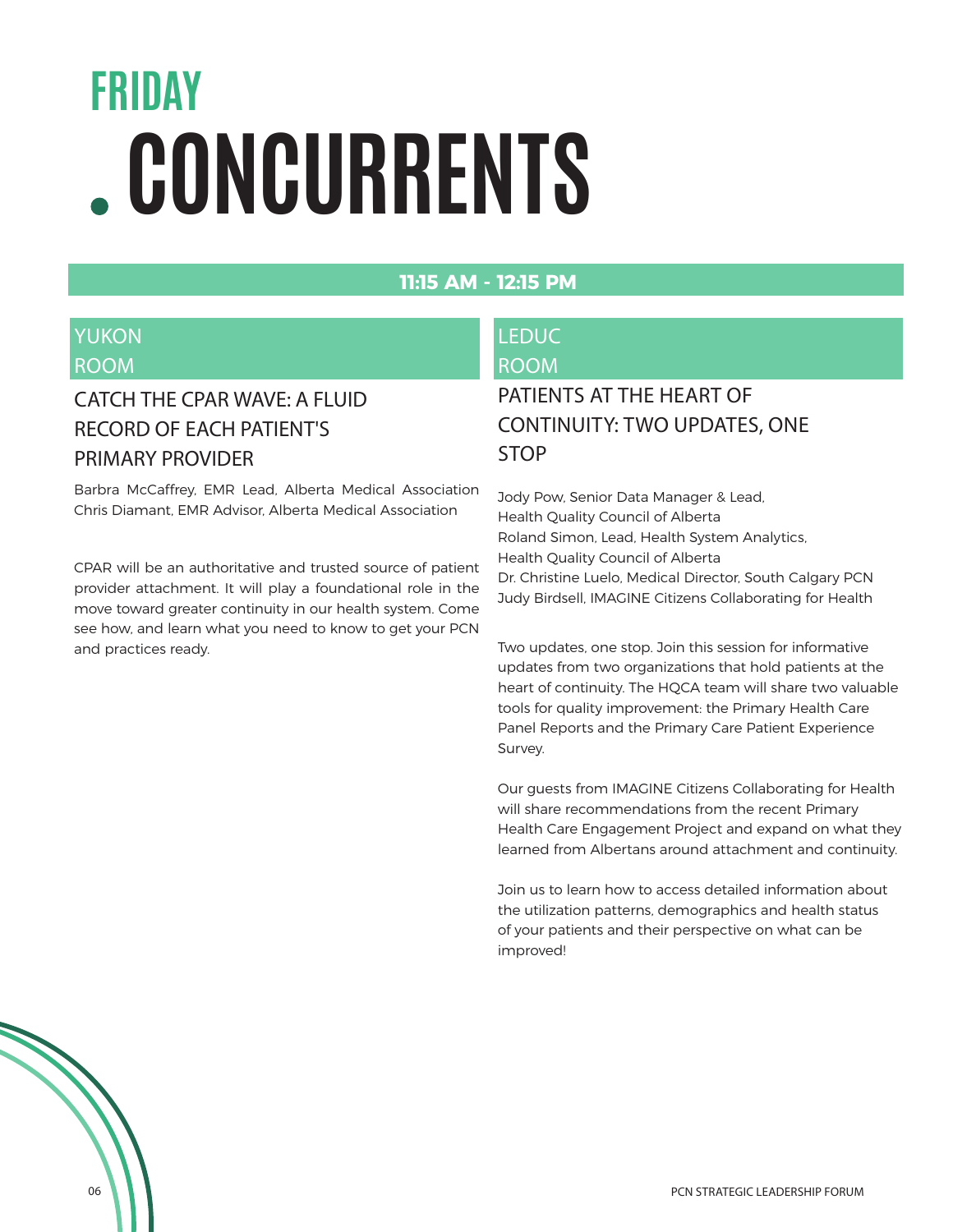## **FEB. 23, 2018 FRIDAY**

#### 12:15 - 1:15 PM

#### LUNCH

1:15 - 2:15 PM

#### INFORMATIONAL CONTINUITY: RIGHT DATA TO THE RIGHT PEOPLE AT THE RIGHT TIME

Dr. Heidi Fell, Chair, Informatics Coordinating Committee

Michael McDermott, Project Manager, Primary Care Data in Netcare, Alberta Health

Barbra McCaffrey, EMR Lead, Alberta Medical Association

Informational continuity is one of the three dimensions of continuity. In this panel discussion, our guests will compare the current state of informational continuity in Alberta and the possibilities for the future. After this session, the audience will be able to recognize the information management and information technology assets in Alberta that will support what is currently in place, such as the Community Information Integration initiative. Participants will be able to identify how zones, PCNs and family physicians can contribute to informational continuity in Alberta.



 $\Box$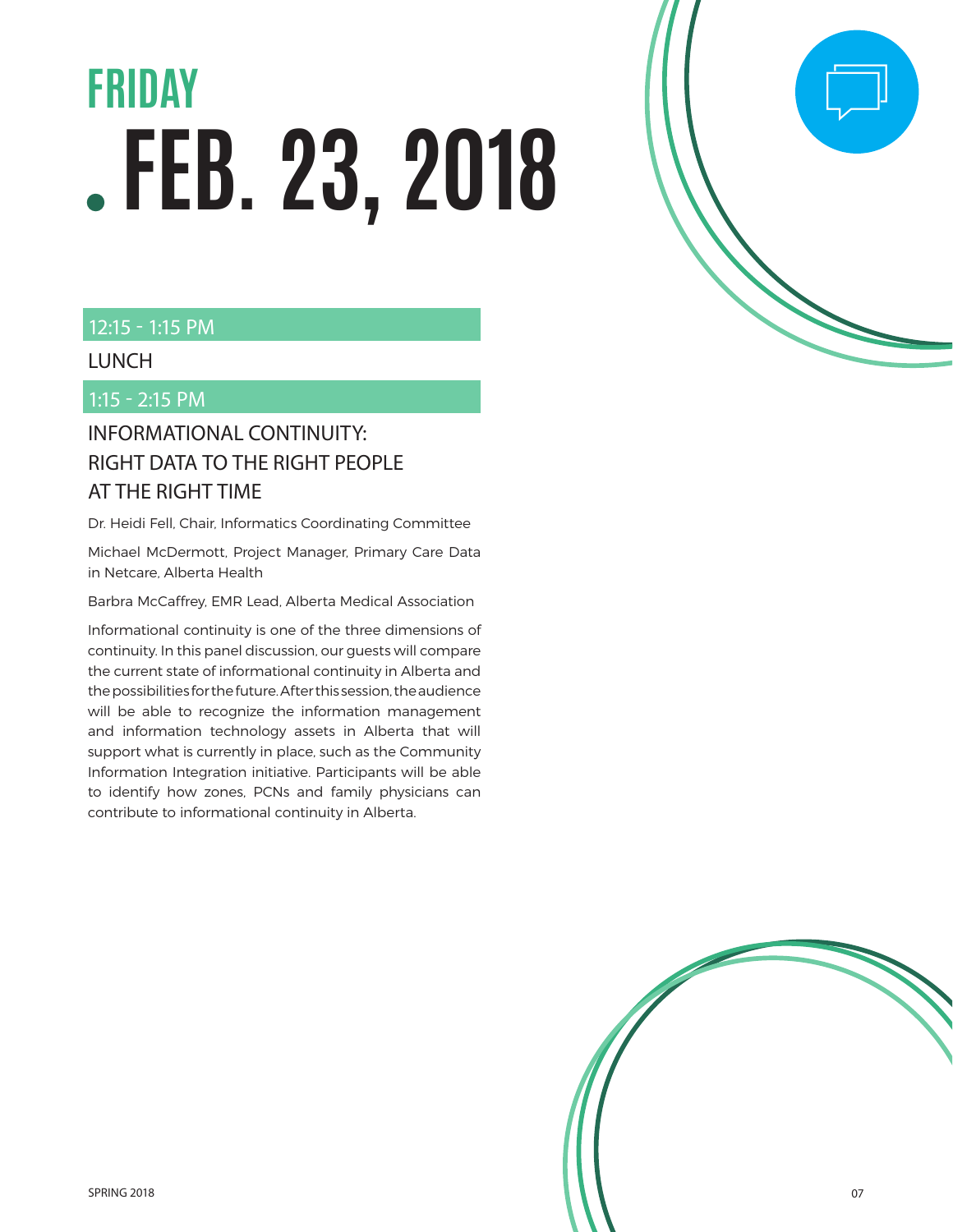### **CONCURRENTS FRIDAY**

#### **2:30 - 3:30 PM**

#### MAN/SASK ROOM

#### LEADING INTEGRATION: THE NEW FRONTIER

Julie Schellenberg, Executive Director, Primary Health Care Integration & Innovation

#### BRITISH COLUMBIA ROOM

NOTES FROM THE FIELD: EXPERIENCE WITH THE BLENDED CAPITATION **MODEL** 

Dr. Darryl LaBuick, President, Section of General Practice

Dr. Jordan LaRue, Physician, Sylvan Family Health Centre

#### ALBERTA ROOM RELATIONAL

### **CONTINUITY** GUIDELINES FEEDBACK

Dr. Rick Neuls, Co-chair, Continuity Clinical Practice Guidelines Committee

#### YUKON ROOM

#### CATCH THE CPAR WAVE: A FLUID RECORD OF EACH PATIENT'S PRIMARY PROVIDER

Barbra McCaffrey, EMR Lead, Alberta Medical Association Chris Diamant, EMR Advisor, Alberta Medical Association

#### LEDUC ROOM

#### PATIENTS AT THE HEART OF CONTINUITY: TWO UPDATES, ONE STOP

Jody Pow, Senior Data Manager & Lead, HQCA Roland Simon, Lead, Health System Analytics, HQCA Dr. Christine Luelo, Medical Director, South Calgary PCN Judy Birdsell, IMAGINE Citizens Collaborating for Health

SESSION DESCRIPTIONS ON PAGE 5 & 6.

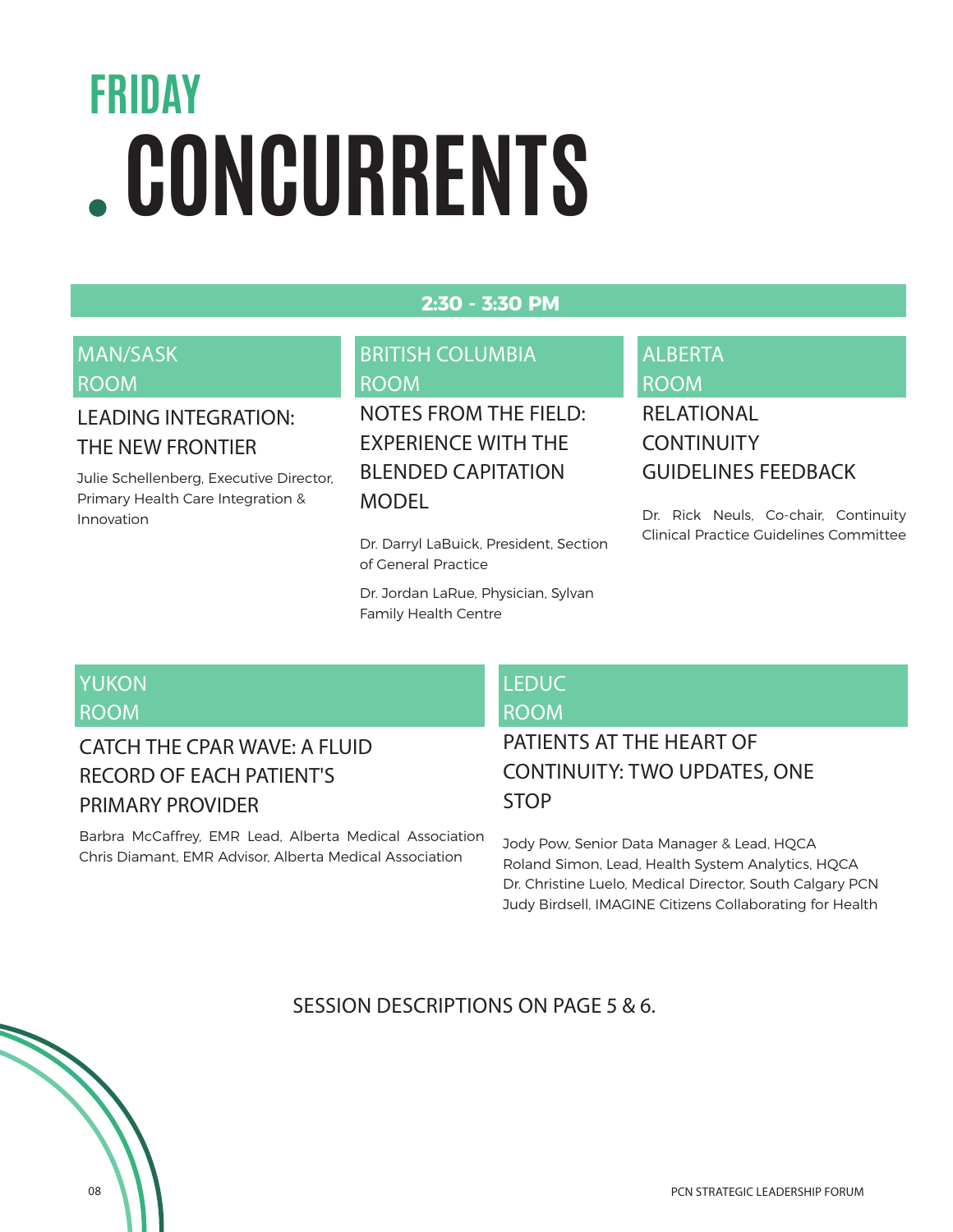## **FEB. 23, 2018 FRIDAY**

#### **3:30 - 5:00 PM**

#### MANITOBA/SASKATCHEWAN ROOM

#### PHYSICIAN

IN-CAMERA

This session is for physicians only. Please remember to take all personal items with you when leaving the room.

### BRITISH COLUMBIA ROOM

#### NETWORK OF EXECUTIVE DIRECTORS MEETING

Open to all PCN executive directors.

#### NETWORKING RECEPTION TO FOLLOW.

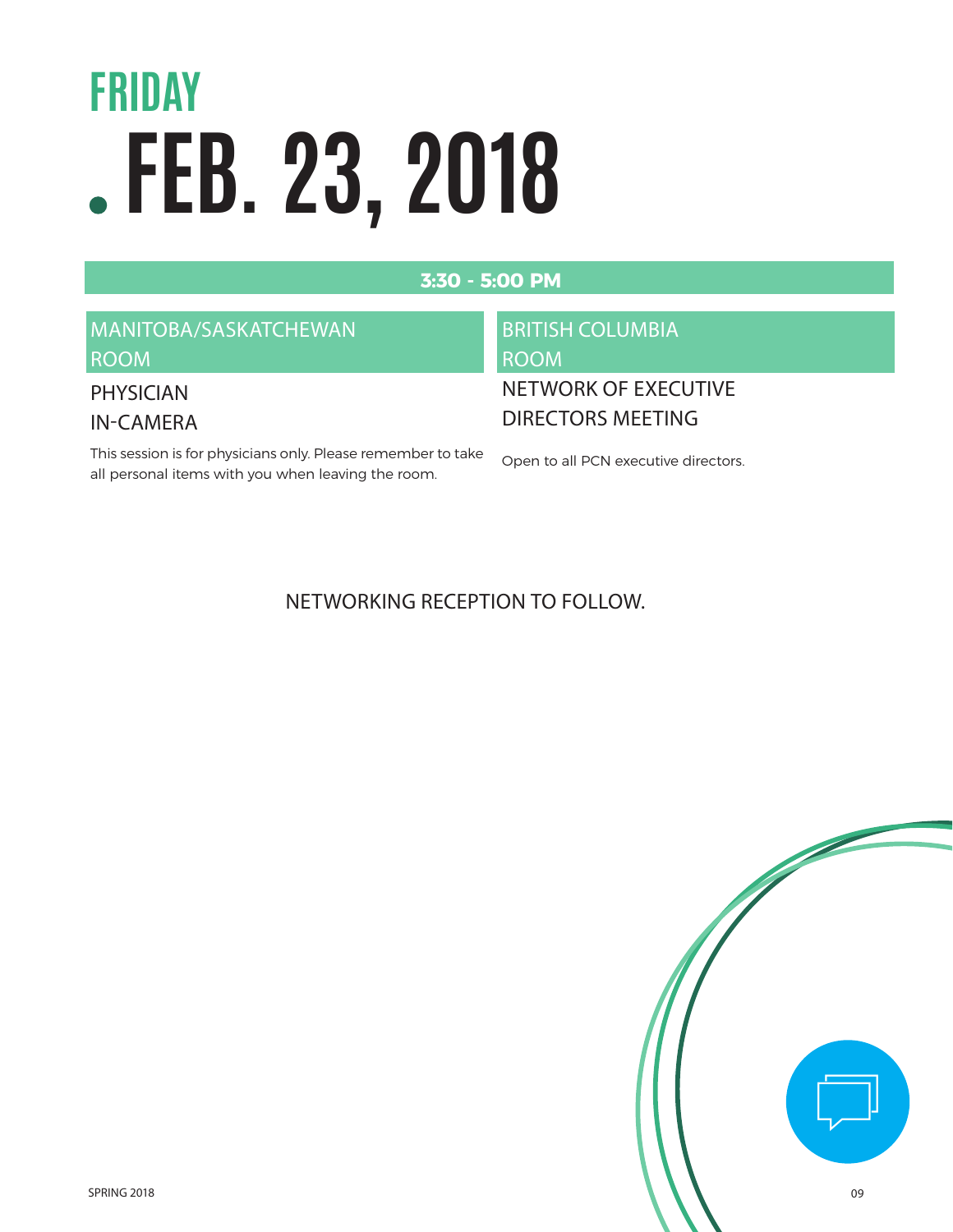## **FEB. 24, 2018 SATURDAY**

#### 7:30 - 8:00 AM

#### **BREAKFAST**

#### 8:00 - 9:00 AM

#### PRIMARY HEALTH CARE OPIOID RESPONSE INITIATIVE

Dr. Bill Hnydyk, Medical Advisor, Primary Care Opioid Response Initiative, Alberta Medical Association

Shannon Berg, Executive Director, Primary and Community Health, Alberta Health

Dr. Christina (Tina) Korownyk, Medical Advisor, Patient Experience Evidence Research, Primary Care Opioid Response Initiative

Tackling the opioid crisis in Alberta will require new approaches and an immediate response of the entire health system to change the trajectory of this crisis. In this session, our panelists will uncover the essential role PCN Zonal Committees will have in planning, designing and implementing the key deliverables within their zone. Additionally, our guests will provide an overview of the Opioid Crisis in Alberta and practical information about the response initiative. The session will detail tools and resources that will be developed to support capacity building for primary care response.

on the control of the control of the control of the control of the control of the control of the control of the control of the control of the control of the control of the control of the control of the control of the contr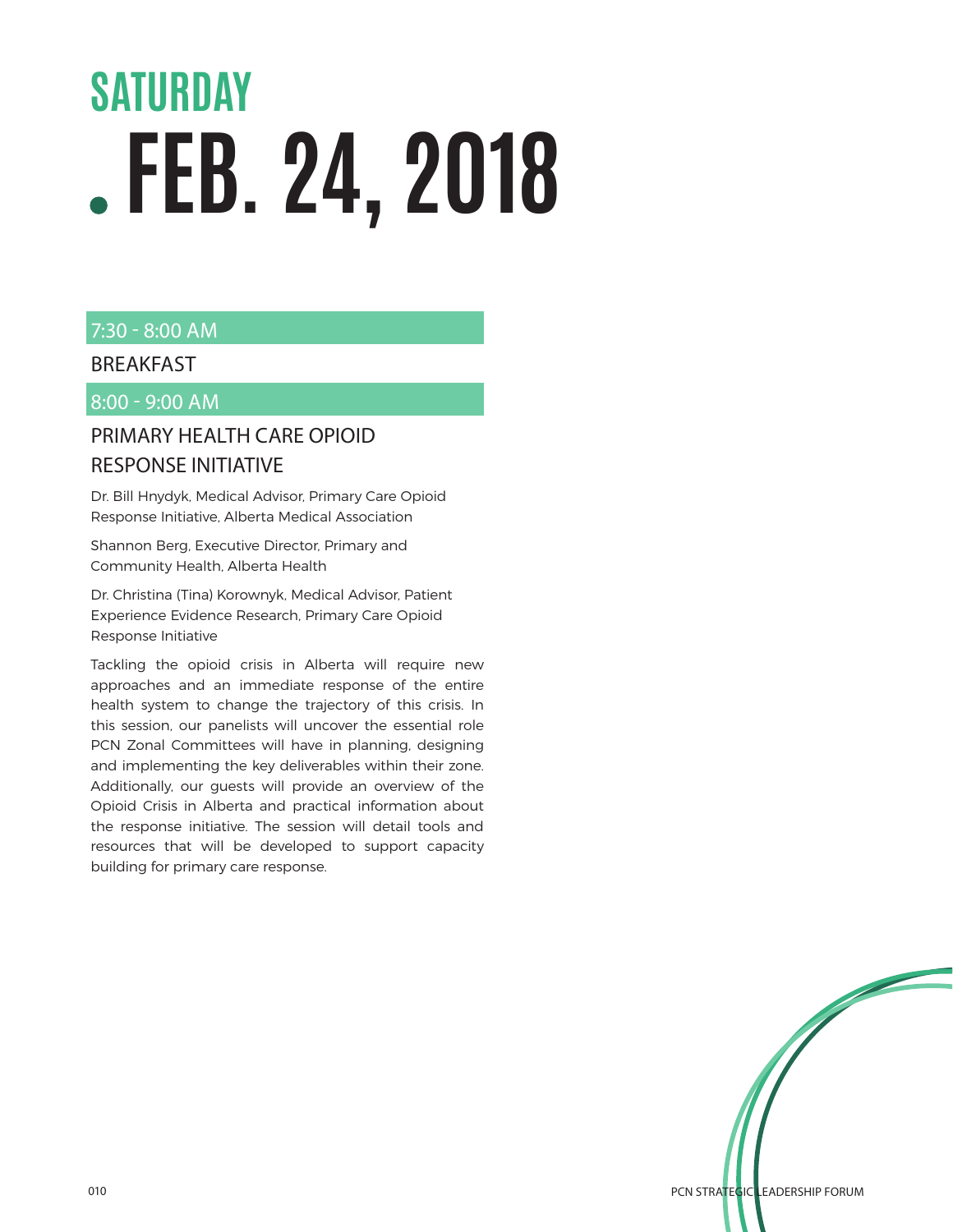## **FEB. 24, 2018 SATURDAY**

#### 9:00 - 10:00 AM

#### PROVINCIAL AND ZONE PCN COMMITTEE UPDATE

Darren Joslin, Director Primary, Community Policy and Innovation, Primary and Community Health Branch, Health Service Delivery Division, Alberta health

Reverdi Darda, Change Consultant, PCN Governance Implementation, Primary and Community Health Branch, Health Service Delivery Division, Alberta Health

Receive an update of the Provincial and Zone PCN committee progress as well as hear reflections from a few of the Zone Dyads on the process and insights on the opportunities.

#### 10:00 - 10:15 AM

#### COFFEE BREAK

#### 10:15 - 11:45 AM

#### PHYSICIAN IN-CAMERA

This session is for physicians only. Please remember to take all personal items with you when leaving the room.

#### 11:45 - 12:00 PM

#### LUNCH SERVICE

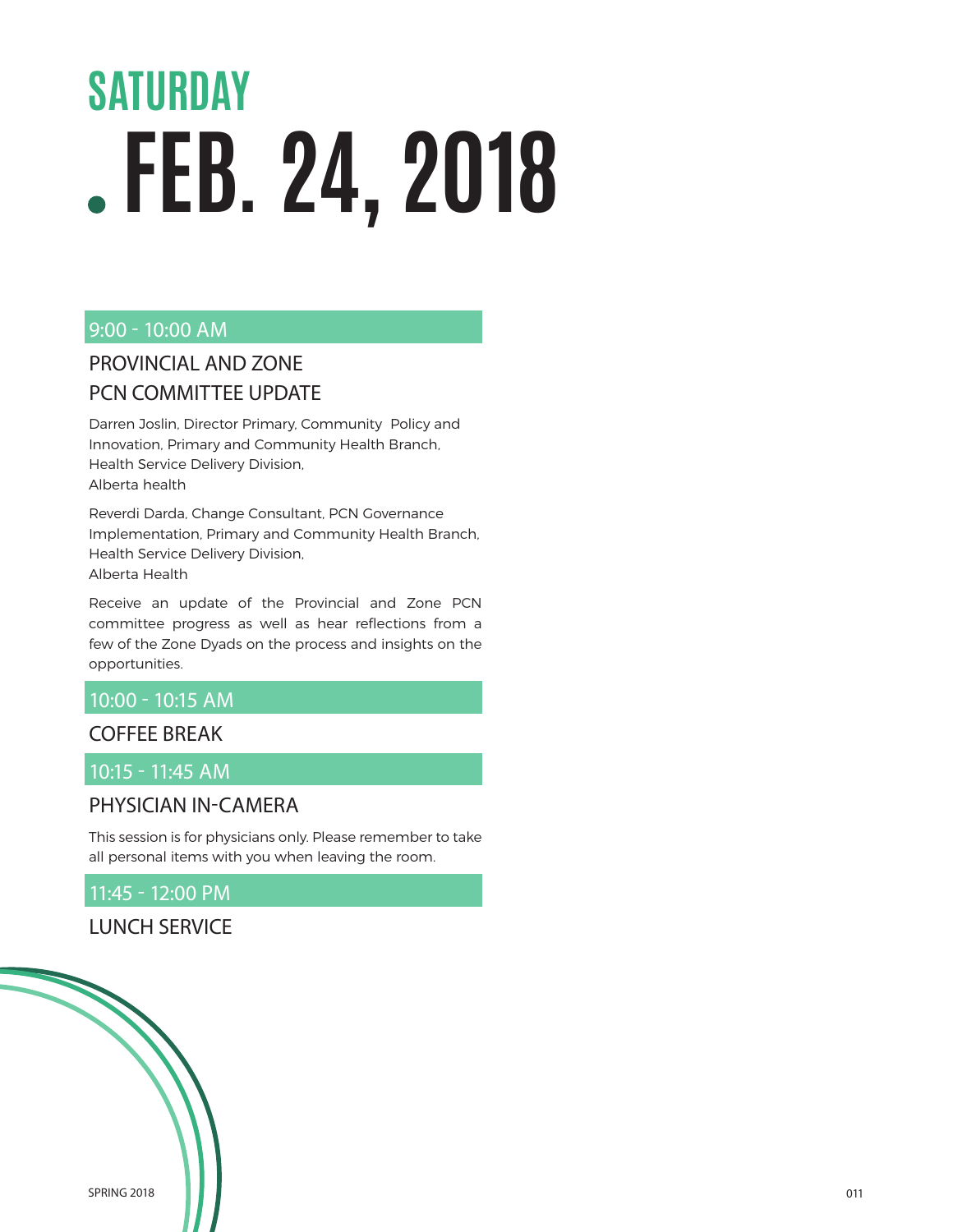## **ZONAL MEETINGS SATURDAY**

| 12:00 - 2:30 PM |  |
|-----------------|--|
|                 |  |

| MAN/SASK    |  |
|-------------|--|
| <b>ROOM</b> |  |

BRITISH COLUMBIA ROOM

EDMONTON ZONE

CALGARY ZONE

ALBERTA ROOM CENTRAL ZONE

YUKON

ROOM

NORTH ZONE

LEDUC ROOM

SOUTH ZONE

THANK YOU AND SAFE TRAVELS!